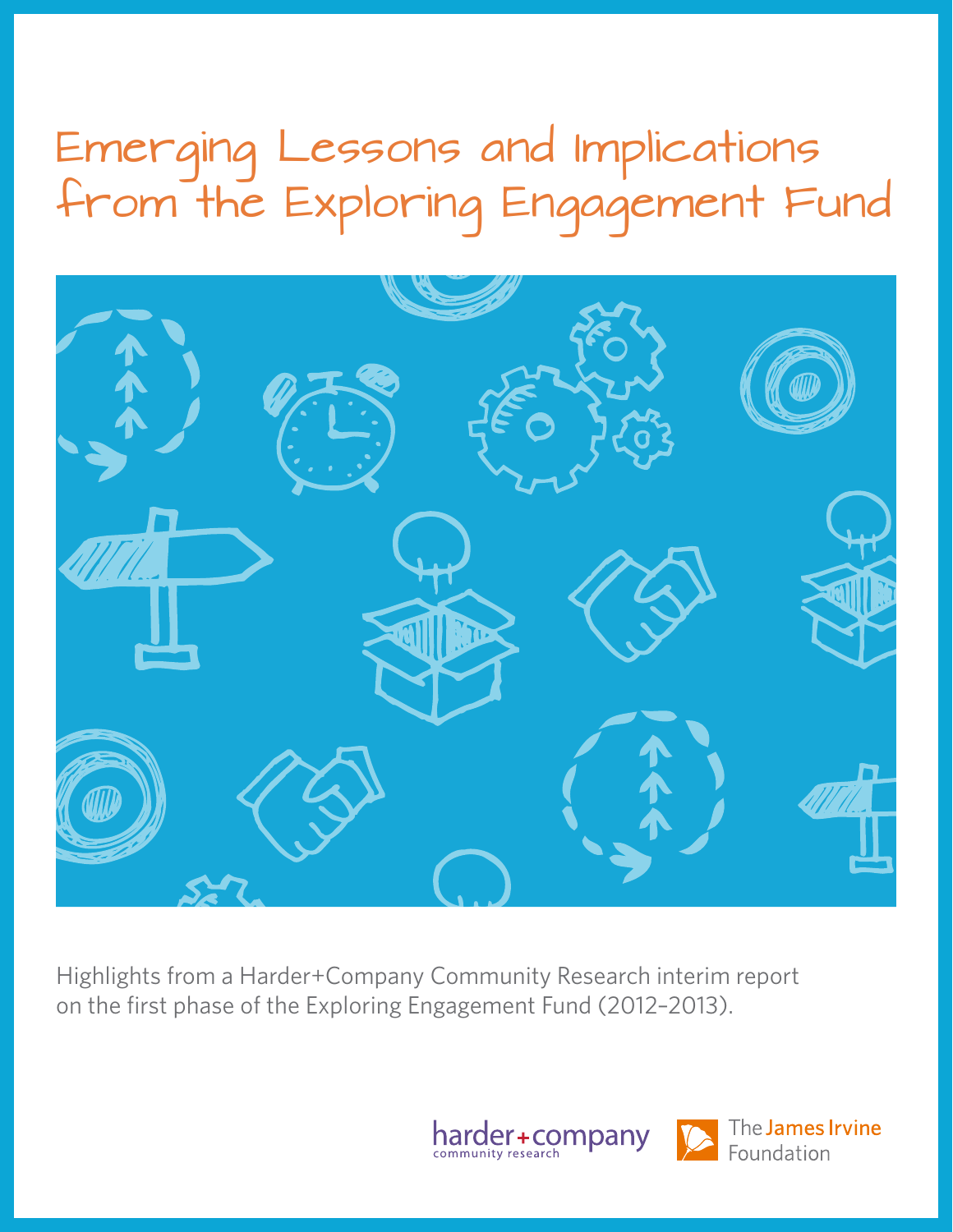## Introduction

### **Through its Exploring Engagement Fund, The James Irvine Foundation provides risk capital for California arts organizations with innovative ideas and a readiness to take bold steps that will engage new and diverse populations.**

This report, drawn from an assessment by independent consulting firm Harder+Company Community Research in close partnership with consultant Diane Espaldon, distills lessons from the early implementation of Exploring Engagement Fund projects. The first phase of the Fund featured five rounds of grantmaking. This report is based on information from three of these rounds; it covers the first year in a series of two-year grants. It is drawn from analysis of grantee reports and interviews, and offers seven lessons as well as practical tips that can benefit arts organizations working to engage new and diverse participants.

Early results demonstrate that grantee strategies have encouraged new participants to experience, learn about and develop interest in the arts. Grantee organizations are testing their approaches to engagement of participants from communities of color and low-income groups — two populations of particular interest to The James Irvine Foundation. Preliminary data suggests that their strategies, in aggregate, are successful.

Irvine is launching a second phase of Exploring Engagement Fund grantmaking in 2014. This new grantmaking is informed by lessons included in this report.

The Exploring Engagement Fund supports experimentation and pilot projects by arts nonprofits. Learn more at [irvine.org/EEF](http://irvine.org/EEF).

### **About the Irvine Arts Strategy**

The Exploring Engagement Fund is part of The James Irvine Foundation Arts program, which aims to promote engagement in the arts for all Californians. The Foundation has three priorities for achieving this goal.

- **• Strengthening:** Help arts organizations adapt to change by moving engagement to the core of who they are and what they do.
- **• Piloting:** Provide risk capital to test new ways of engaging audiences and participants, and to encourage experimentation and innovation across the field.
- **• Field-Building:** Develop a field of leaders and organizations working together to expand engagement so the arts and arts organizations — are indispensable in people's lives.

The Exploring Engagement Fund is the primary vehicle for advancing the "Piloting" priority of the Irvine Arts strategy.

#### **Exploring Engagement Fund to Date**

To date, Irvine has made 91 Exploring Engagement Fund grants across California; total investment is \$15,573,000. The 52 grantees represented in this report received funding between June and December 2012. Grantees spanned a range of disciplines, including those mainly focused on visual arts (33 percent), on performing arts (44 percent) and on both visual and performing arts (15 percent).

One year into implementing their projects (most received two-year grants), grantees reported that they had conducted 1,417 events, ranging from one to 261 events per grantee. A total of 127,074 people participated in all of the events across the 52 grantee organizations. In line with the intent of the Exploring Engagement Fund, these organizations reported reaching low-income and ethnically diverse participants. The majority of events, 60 percent, were attended primarily by communities of color (meaning that 70 to 100 percent of total event participants were non-white); while 43 percent were attended primarily by low-income participants.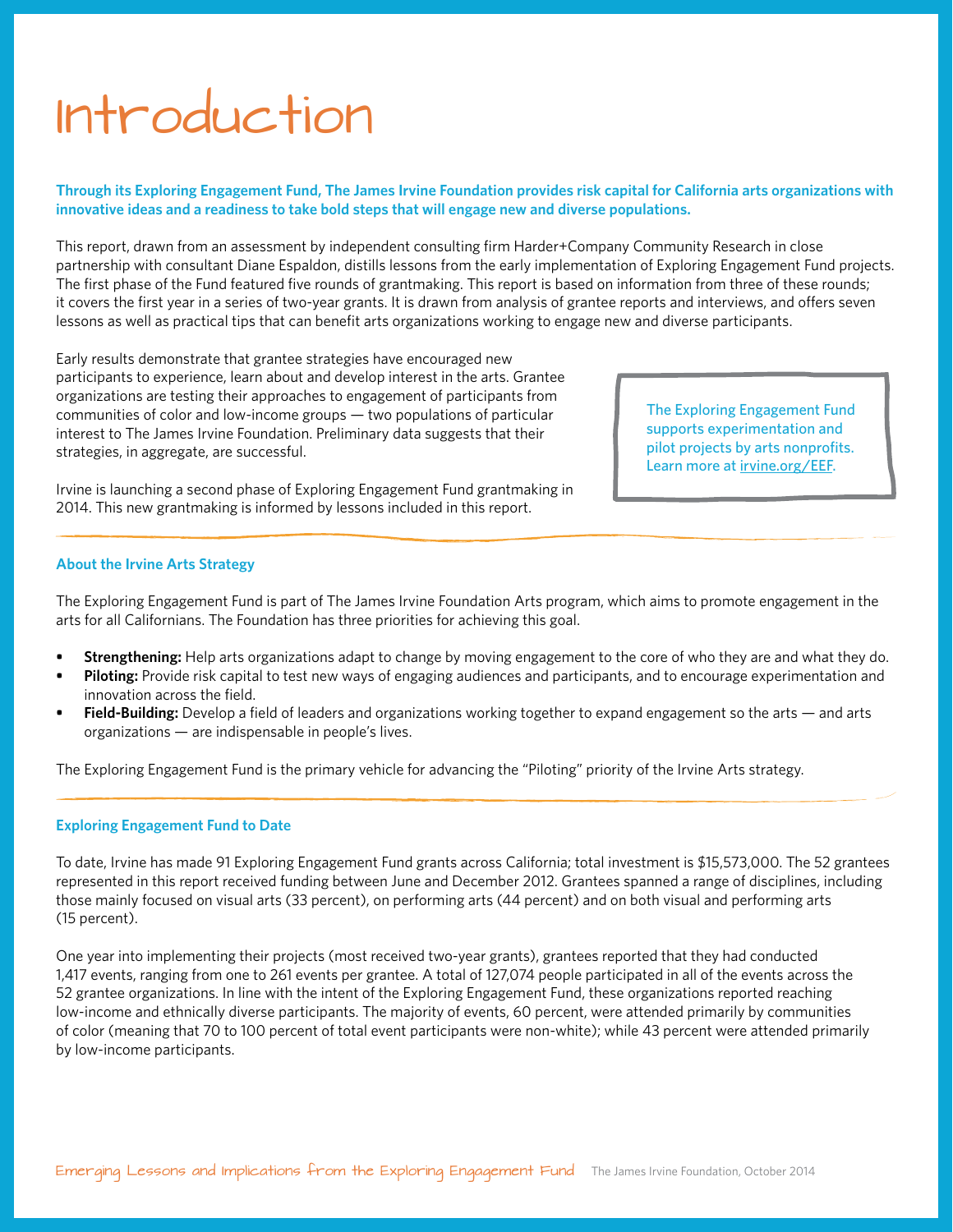## Exploring Engagement: Here's What We Are Learning

Highlights from a Harder+Company Community Research interim report on the first phase of the Exploring Engagement Fund (2012–2013).

|                       | Lesson                                                                                                      | <b>Practical Tip</b>                                            |
|-----------------------|-------------------------------------------------------------------------------------------------------------|-----------------------------------------------------------------|
| <b>Invest</b><br>Time | True engagement with new and<br>diverse populations takes time,<br>patience and commitment                  | Plan long timeframes and<br>expect adjustments                  |
| Build<br>Trust        | Getting to know a community and<br>building trust are vital to planning<br>and implementing arts engagement | Engage community members<br>and join their events               |
| Partner<br>Well       | Community partners are critical<br>to accessing new and diverse<br>participants                             | Work with well-regarded,<br>active local organizations          |
| Relate,<br>Don't Sell | Engaging new and diverse<br>participants requires different<br>marketing and outreach                       | Market via community<br>relationships                           |
| Go to New<br>Places   | Non-arts venues can help reach new<br>and diverse participants, and often<br>bring unique challenges        | Make the effort to use<br>locations familiar to<br>participants |
| Try New<br>Approaches | New methods and styles can reach<br>participants who perceive art as<br>"not for me"                        | Encourage active participation<br>and co-creation               |
| Align Your<br>Team    | Engagement calls for diverse<br>capabilities, training and practices<br>for artists and staff               | Choose your team<br>thoughtfully                                |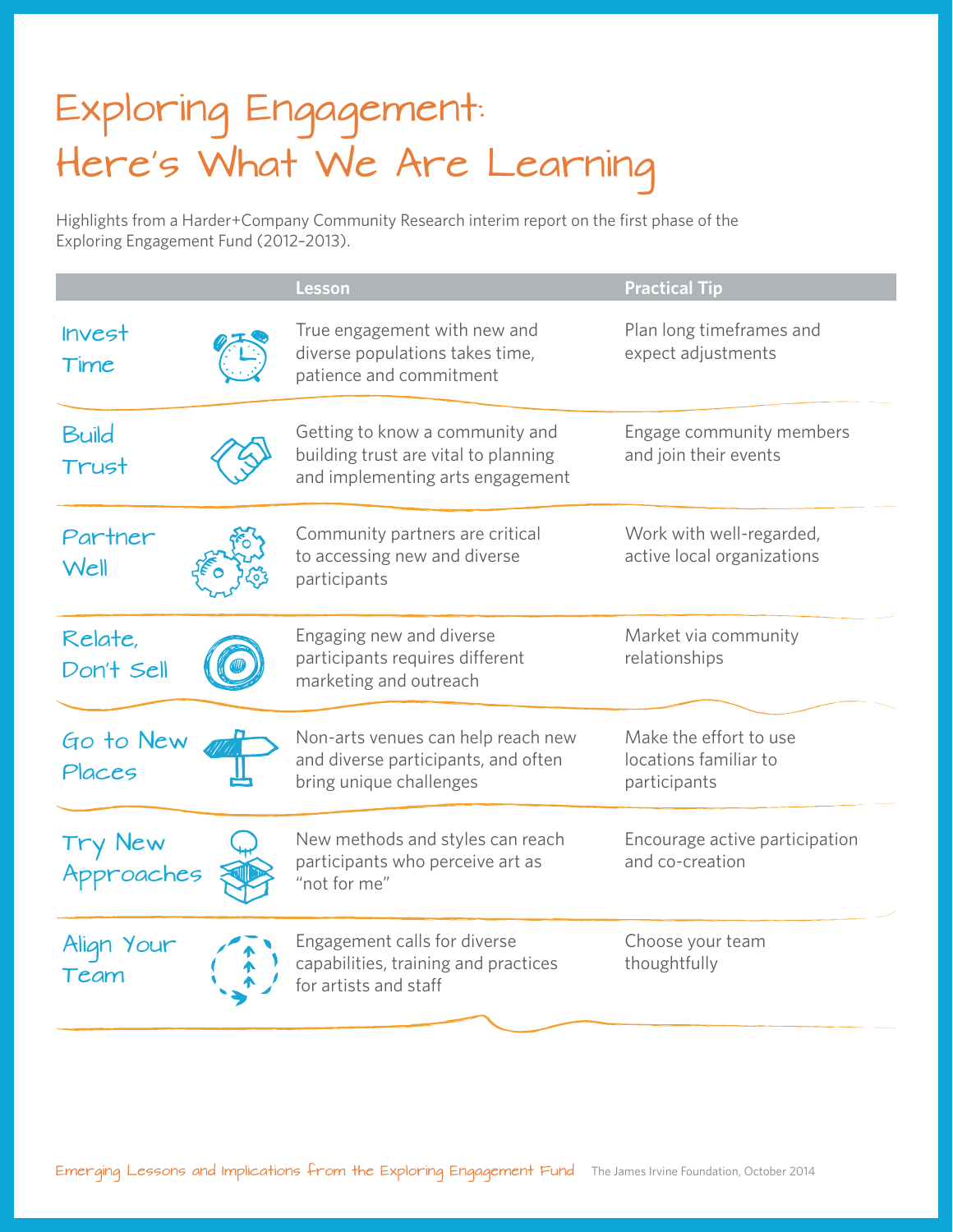## Invest Time

### $L$  esson  $#$ :



#### **True engagement with new and diverse populations takes time, patience and commitment**

Grantees needed more time than initially expected to assess community interest, create buy-in and trust, and design their projects well. With population groups historically underserved by arts nonprofits, they encountered mistrust and skepticism, language barriers, little connection to the arts and hesitation by residents to leave their own neighborhoods. Several grantees had to overcome negative perceptions of their organizations' previous history in a community.

These organizations found that successful arts engagement was fueled by organizing constituent focus groups, forming community advisory committees, building community partnerships, and connecting with community liaisons and volunteers. However, these activities required more staff time and attention than many grantees anticipated. Plus, grantees that set up programming in places not typically used for art had to secure permits to operate in public places, deal with municipalities and government agencies, find local staff or volunteers, and build physical infrastructure to deliver programs.



### **Plan long timeframes and expect adjustments**

Being responsive to the community means longer schedules and often unexpected expenses. Build flexibility into the timeline and budget, and be ready to make project adjustments along the way.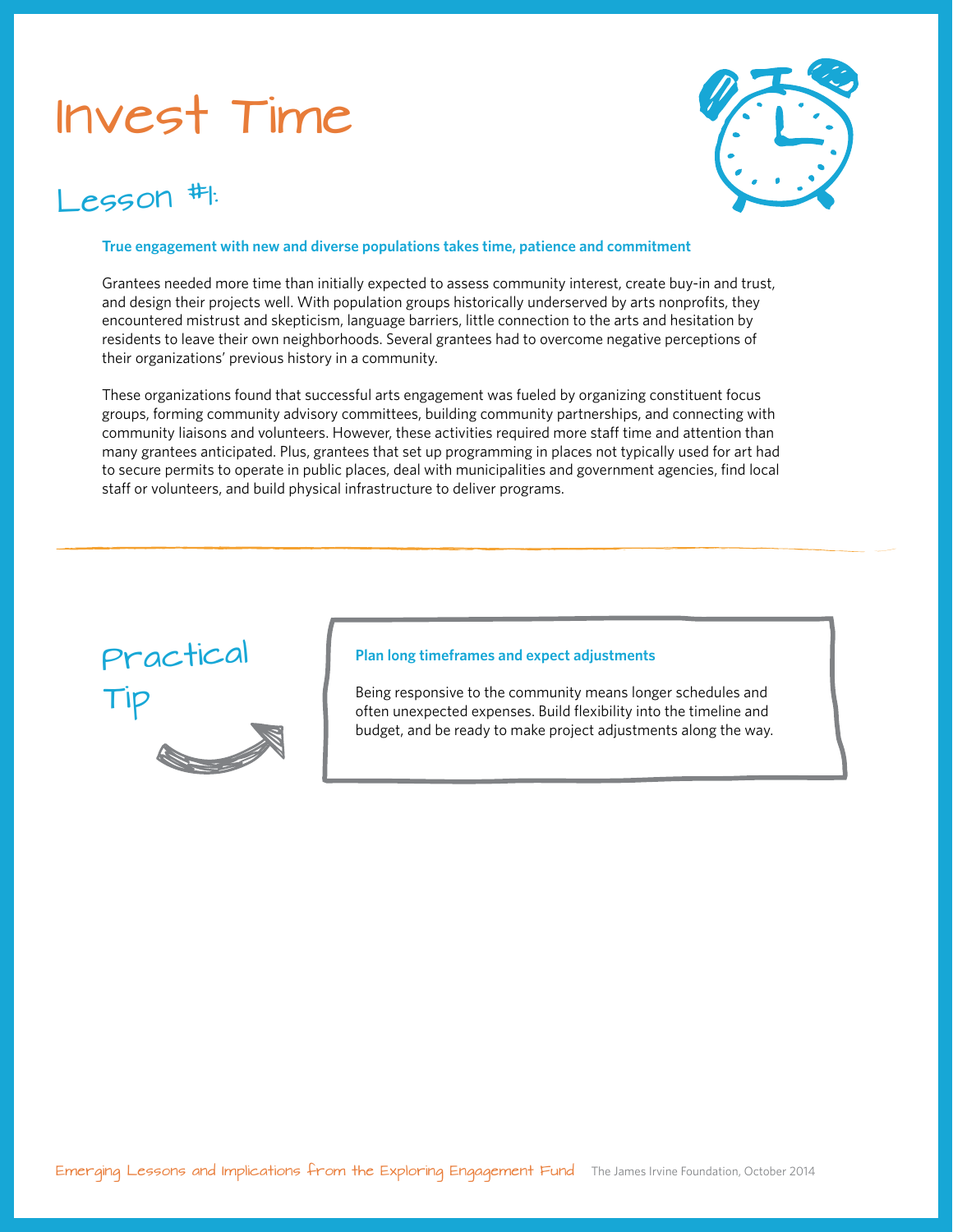## Build Trust





### **Getting to know a community and building trust are vital to planning and implementing arts engagement**

Grantees found that one of the most effective ways to build trust and relationships is to have a consistent presence at community events, with leaders personally interacting and connecting with community members.

Not knowing a community well enough caused problems. For example, one grantee engaged musicians whose songs reflected a region different from the home region its target population came from, leading to audience dissatisfaction. Another planned to engage participants through social media, email, and cell phone communications, but "our intended audience doesn't own the technology to participate in that way, and if they do, they limit contact information and usage to family and friends." Some reported poor attendance at events scheduled at the same time as major high school football games, recitals, school breaks, concerts and other events highly valued by the community.

To grow community knowledge and relationships prior to implementing their projects, grantees used community meetings, workshops, focus groups, advisory teams and collaboration with community-based organizations to inform or co-design programming and outreach. Grantees were rewarded for their efforts. They gained constituents, demand and appreciation for their programming, and community support for their organizations — plus enthusiasm and a greater sense of community connectedness among their staff.



#### **Engage community members**

Ensuring community participation from the beginning leads to more informed and authentic artistic choices. It provides greater context that can improve success and builds relationships, trust, buy-in, access and credibility.

#### **Join community events**

Understanding the "lay of the land" in a community and developing a consistent presence are central to building trust. Attend and participate in community and partner events, share the resources of your organization (e.g., use of your space, tickets to events or exhibits, technical assistance), be transparent about your engagement goals and purpose, and demonstrate commitment to what the community says it needs and wants — moving beyond what your organization *perceives* that the community needs and wants.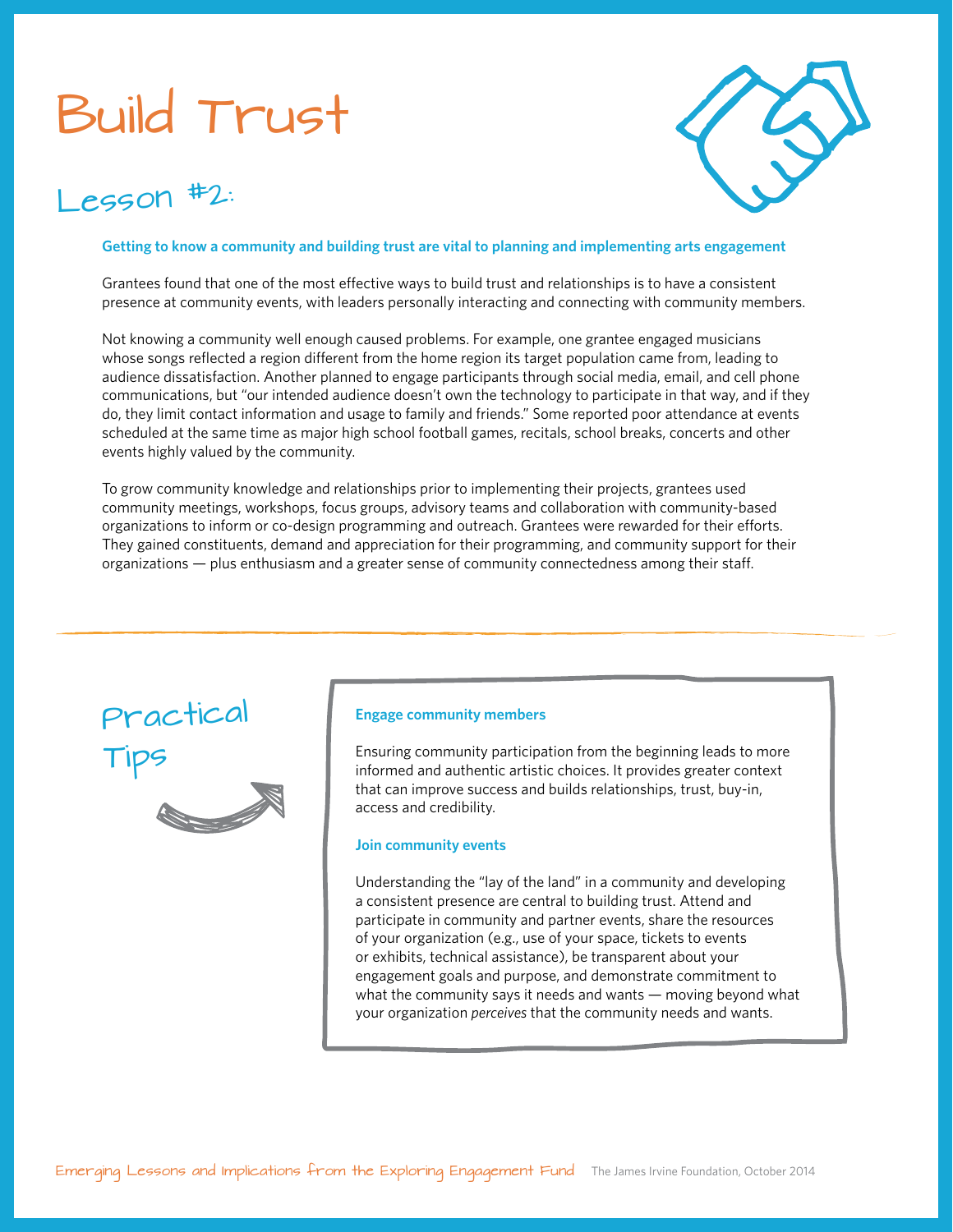## Partner Well



### $PGSON$

#### **Community partners are critical to accessing new and diverse participants**

Grantees cited community partners as one of the most important factors in the success — and one of the greatest lasting benefits — of their projects. They engaged a variety of partners, from the expected such as social service organizations, community centers, government agencies, educational institutions, libraries and churches, to the unexpected such as a skate shop, a bar, local farms and an anarchist sewing collective.

Most grantees did not start their engagement work with these relationships fully developed. They had to learn that their own interest in reaching low-income groups and communities of color was not sufficient to ensure the participation of needed partners. Yet the involvement of these partners was essential to the hard work of building credibility with new participants.

It takes time to find partners who can be relied on to open doors, and to build trust with these partners. Arts organizations must demonstrate that they respect the work and role of each partner. In building these relationships, many arts organizations learned to relinquish some control of the participant experience to partners in exchange for the increased access that partnerships provide.

Most grantees want to continue their partner relationships. Community partners have provided input and guidance on project design, access to target participants, marketing support and facilities. They have helped grantees gain credibility and a deeper reach into communities.

### Practical Tip



### **Work with well-regarded, active local organizations**

Join with community partners that are knowledgeable about, and connected to, the population you seek to engage. Don't start with a fixed, pre-conceived plan; assume your partners' needs and interests are as important to the project as your own. Establish common commitment, shared expectations, goals and values, then create a written agreement (e.g., a Memorandum of Understanding). Build in time to develop the relationship. Assume you will have less control than usual. Be adaptable in the process; expect unanticipated changes and challenges based on your partners' organizational dynamics, capacity issues or lack of familiarity with arts organizations or the arts in general.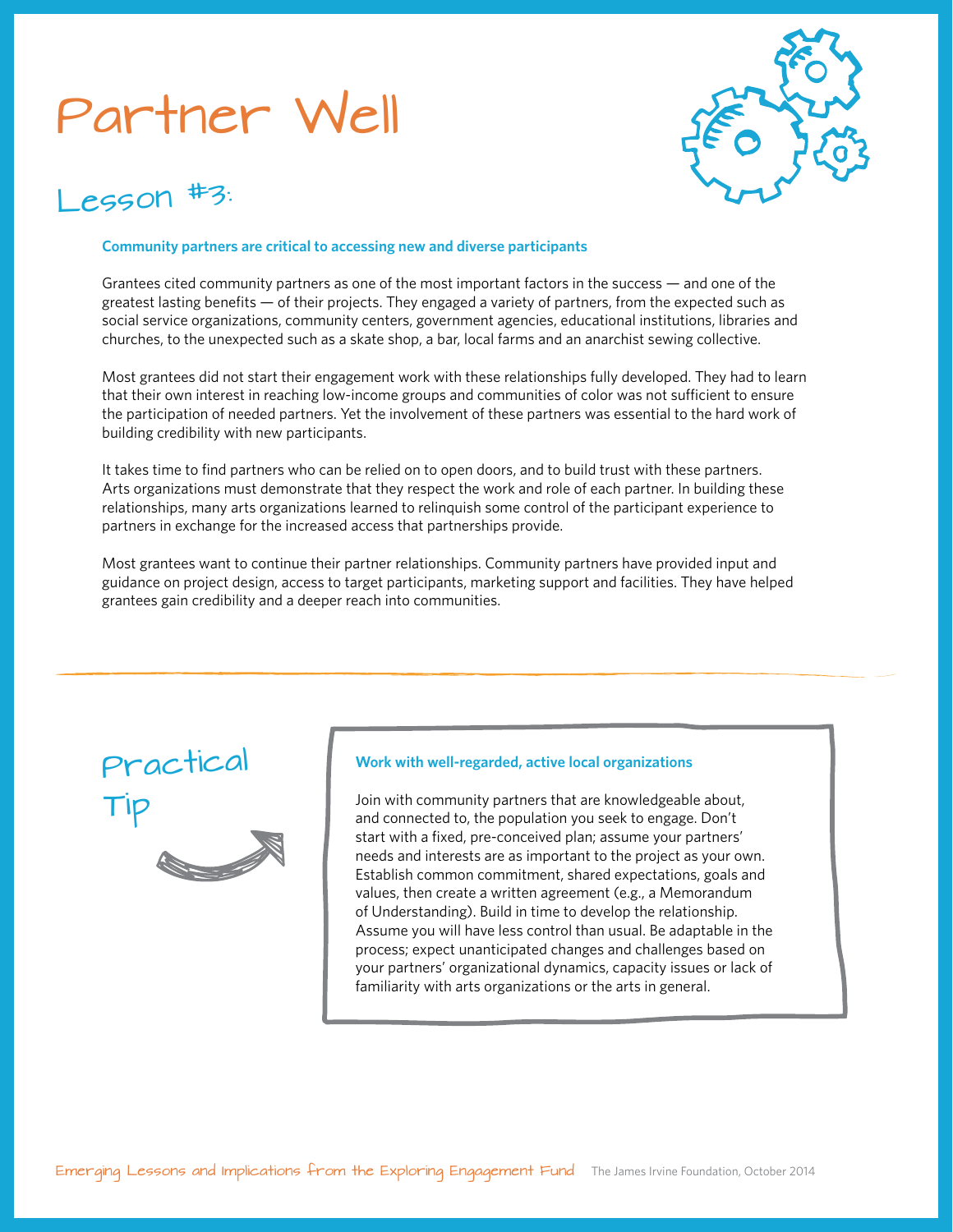## Relate, Don't Sell



### $L$  eggon  $#4$ :

### **Engaging new and diverse participants requires different marketing and outreach**

Many grantees learned that the usual ways they "get the word out" are not right for engaging new and diverse arts participants. With the guidance of community partners, or through their own hard-earned lessons, grantees started to use marketing and public relations efforts that are more grassroots, community-focused and relationship-based.

In addition to or instead of traditional strategies, grantees successfully marketed through word-of-mouth, laundromats, employee staff rooms, local stores, ethnic groceries, community media, radio interviews and social media. One grantee reported, "We are adjusting our communications approach from mass marketing to a system of individuals talking to their friends and found that the community prefers and responds best to face-to-face interaction when possible. We have learned to question not only electronic messaging methods, but also terminology, vocabulary and tone."



#### **Market via community relationships**

Face-to-face interactions, credible community partners and liaisons, social media, local news media such as community blogs and radio, and physical presence at neighborhood events are the most effective methods of outreach to new and diverse arts participants.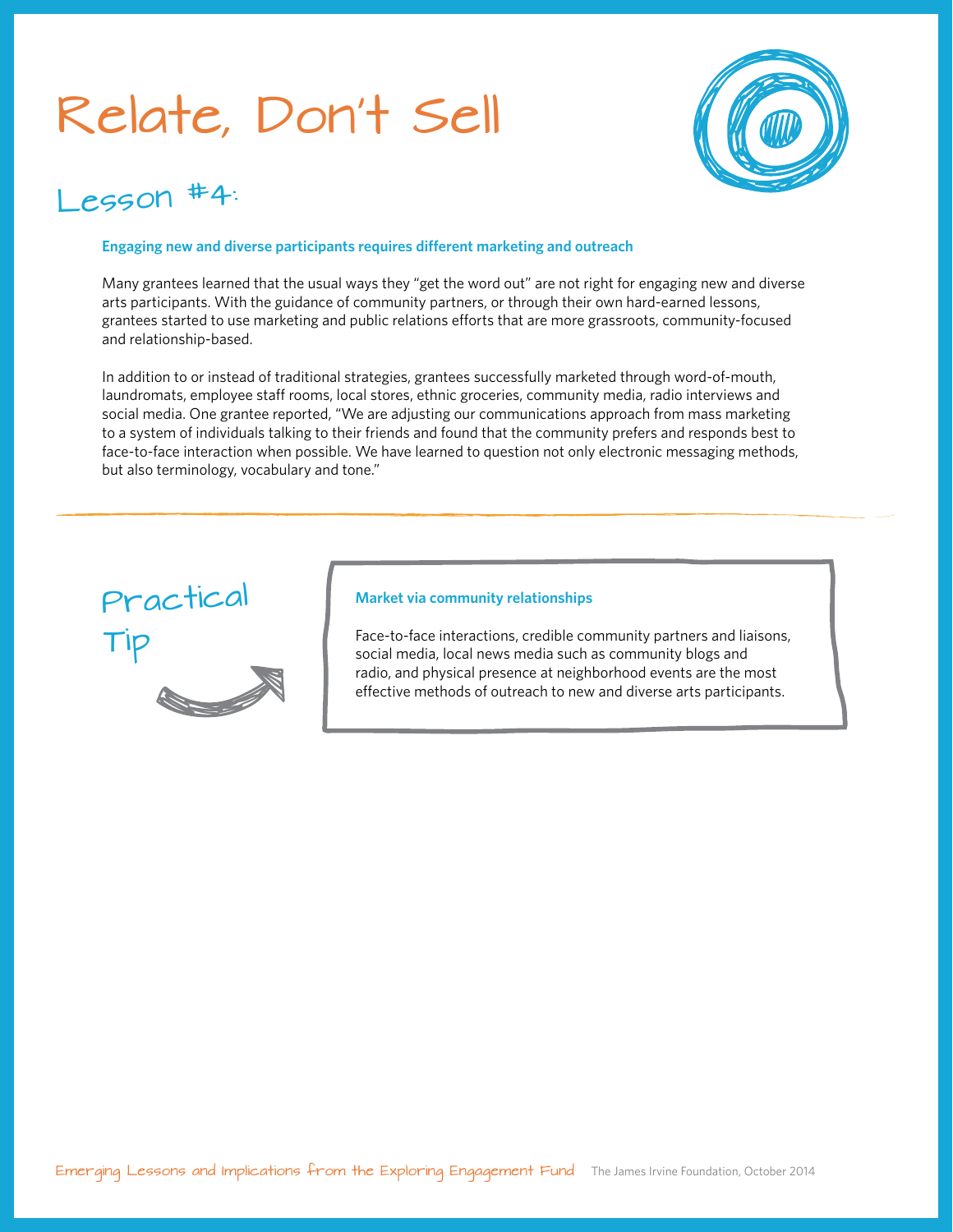## Go to New Places



### $eson$ #5:

### **Non-arts venues can help reach new and diverse participants, and often bring unique challenges**

Grantees found that it is easier to reach underserved populations when arts activities take place in community settings and locations where these participants normally gather. Venues that grantees used included spaces within local community organizations, public parks, a sports arena, parking lots and an area where restaurant industry workers gather after their shifts.

Because these venues are not set up for art-making, performances or exhibitions, planning for complex logistics required that arts organizations be flexible and ready to troubleshoot. In a few cases, grantees were frustrated with venue staffers who did not share their values or believe in their project. As one grantee noted, "The venue had no commitment or buy-in. They did not see the value in the event." Most grantees using a nontraditional venue made the best of it, however, and many felt this step was critical to accessing the participants they sought to reach.

# Practical Tip

### **Make the effort to use locations familiar to participants**

It is often easier to engage new and diverse participants at the community places they normally frequent. Because these are not arts venues, be prepared to improvise and/or create makeshift arts spaces. Once people are engaged and trust takes root, deepening the relationship may include inviting participants into your own arts facility and involving them in your organization beyond the art itself (e.g., asking participants to take on roles in community outreach or active volunteerism).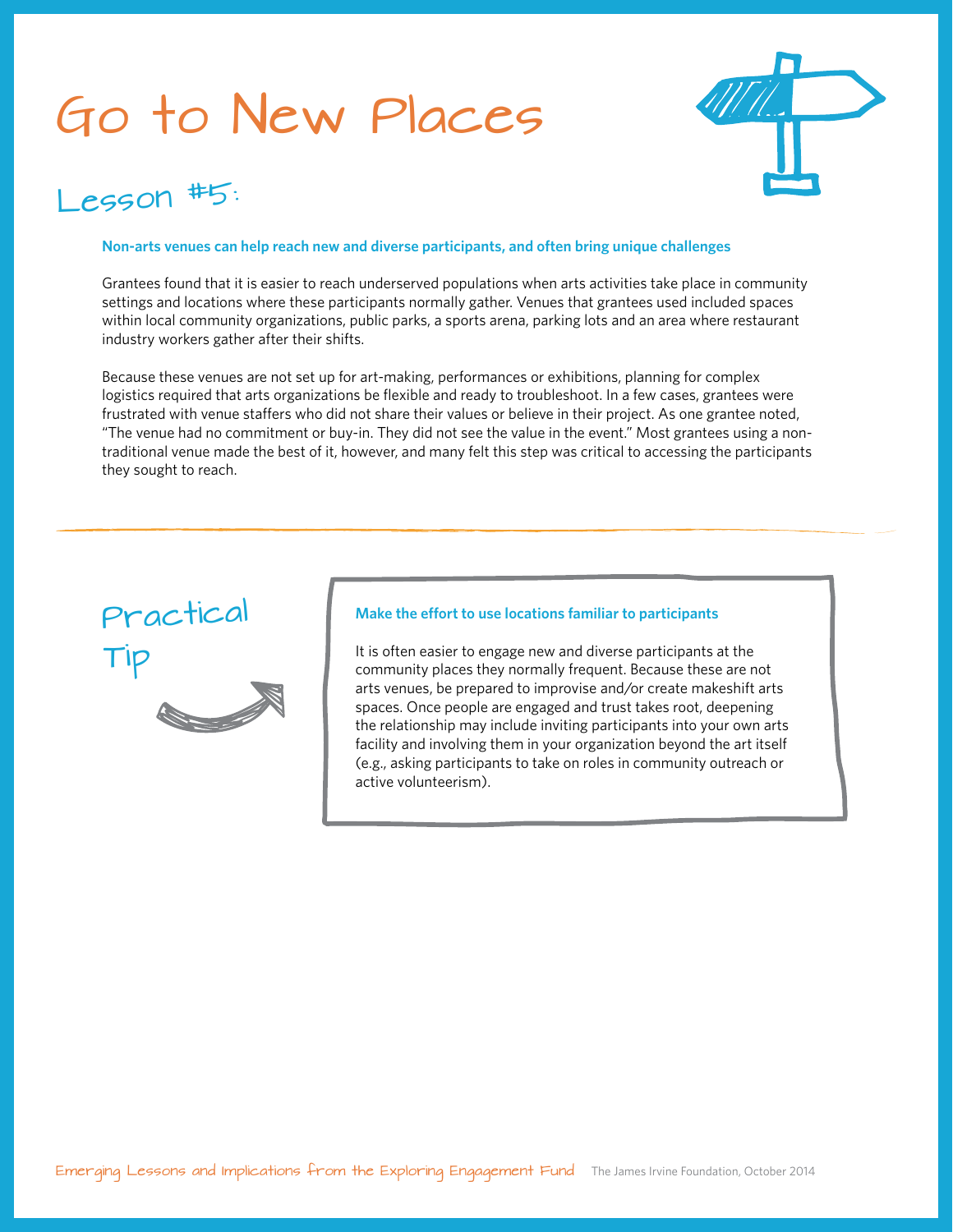# New Approaches



### $eson$ # $6:$

### **New methods and styles can reach participants who perceive art as "not for me"**

When trying to engage first-time arts participants, grantees encountered misunderstanding, resistance, mistrust and lack of interest in art. They had to explicitly communicate what art is, how to experience it, and why or how it was relevant to the participants. Artistic approaches needed to be inviting, reflecting who the participants are and drawing them in. These approaches did not need to be complex. One grantee advised, "Recognize that there is a lot of meaning in a small thing. Sometimes simple things like beating a drum (or) getting their hands on a mask... can be the difference from not engaged to engaged."

Changing artistic approaches and processes was difficult for some grantees. It required them to stretch to make the art meaningful to new participants. They adjusted artistic content and strategy, balanced accessibility with entertainment, provided guidance and collaborated with participants. The experience brought valuable lessons about flexibility and community responsiveness. For example, one grantee encountered interruption of a performance by participants who were not familiar with theater, and chose to embrace this as "part of the cultural exchange that we intended to initiate."

Deeper modes of participation yield more meaningful interaction with, and trust from, new participants. Grantees had particular success with inter-generational and family-friendly activities, as well as autobiographical projects that provided a personal door into the art.

### Practical Tip



### **Encourage active participation and co-creation**

Intentionally including the participants' own experiences or work in a performance, exhibition, written collection or other final product has value. It helps new participants understand the creative process. It allows them to see art as something that can be "for me" — reflecting their own lives and perceptions — and feel the pride of sharing their creations with the larger community.